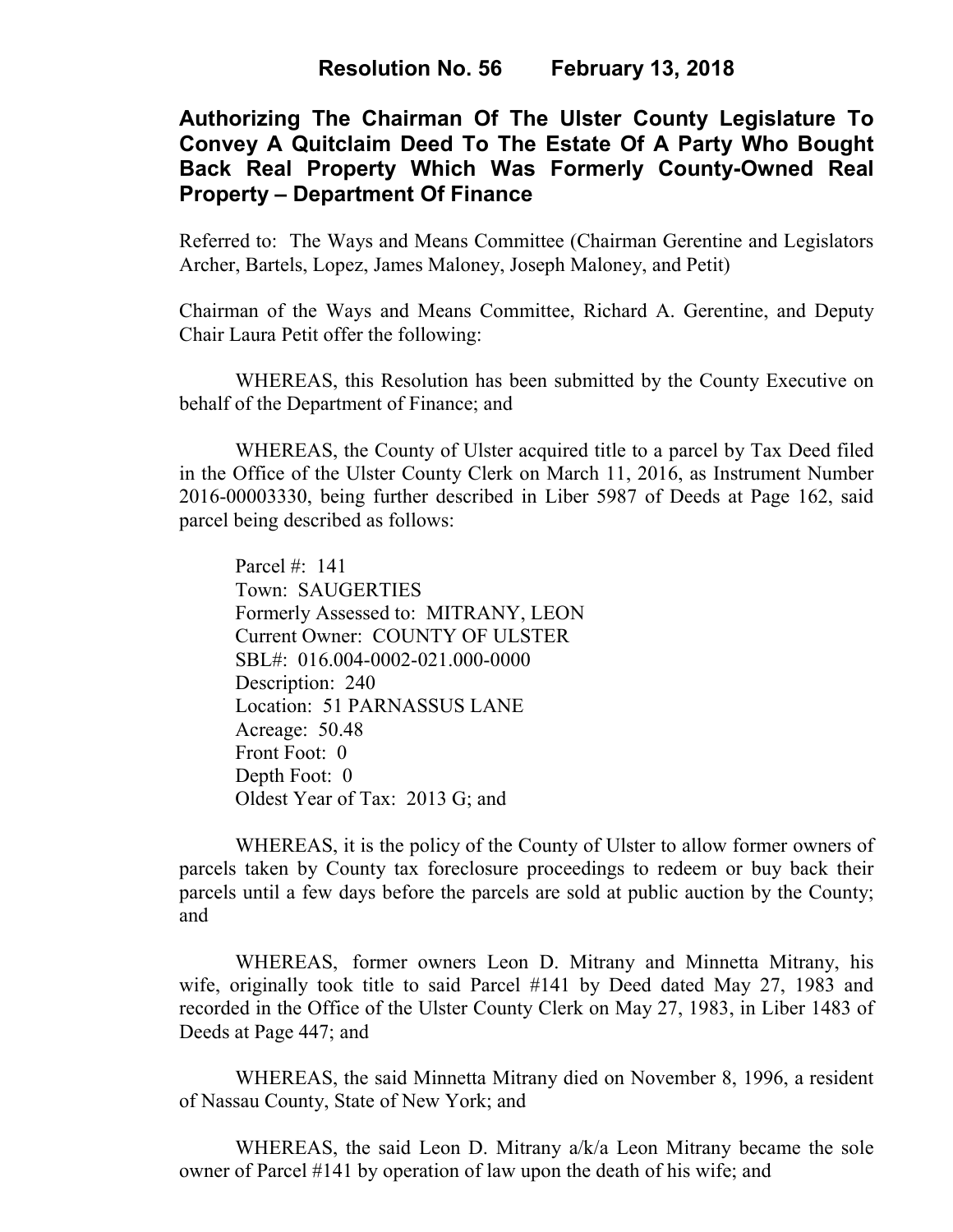#### **- Page 2 -**

#### **Resolution No. 56 February 13, 2018**

## **Authorizing The Chairman Of The Ulster County Legislature To Convey A Quitclaim Deed To The Estate Of A Party Who Bought Back Real Property Which Was Formerly County-Owned Real Property – Department Of Finance**

 WHEREAS, Leon D. Mitrany died testate on February 2, 2010, a resident of Nassau County, New York; and

 WHEREAS, Christopher Rosado, Esq., is an attorney duly licensed to practice law in the State of New York, with offices at 320 Old Country Road, Suite 103, Garden City, New York 11530; and

 WHEREAS, the said Christopher Rosado is co-trustee of the "Mitrany Asset Management Trust", set up by Leon D. Mitrany on March 1, 2005 to hold his assets: and

 WHEREAS, the said Christopher Rosado is also Executor of the Estate of Leon D. Mitrany, Deceased, as duly appointed on March 22, 2011, by the Nassau County Surrogate's Court of the State of New York (File No. 2010-360167); and

WHEREAS, on April 28, 2016, the said Christopher Rosado paid the County of Ulster TWENTY-ONE THOUSAND THREE HUNDRED EIGHTY AND 73/100 (\$21,380.73) DOLLARS, from the account of the Mitrany Asset Management Trust to buy back Parcel #141 from the County's tax foreclosure on behalf of the Estate of Leon D. Mitrany; and

 WHEREAS, upon the buy back of said premises, the County of Ulster took steps to return the property to the former owners, to wit: the County Legislature adopted Resolution #316 on June 21, 2016, approving the re-conveyance of the parcel to "Leon Mitrany" and "Minetta Mitrany" (sic), and said Resolution was signed by the County Executive on June 27, 2016; and

 WHEREAS, real property cannot be conveyed to a party who is dead and therefore must be conveyed to the deceased person's heirs, estate or estate representative, or co-owners of the property, depending on the circumstances; and

 WHEREAS, due to the deaths of both former owners, it is appropriate to reconvey parcel #141 to the Estate of the last surviving tenant by the entirety, that is, to the Estate of Leon D. Mitrany a/k/a Leon Mitrany; and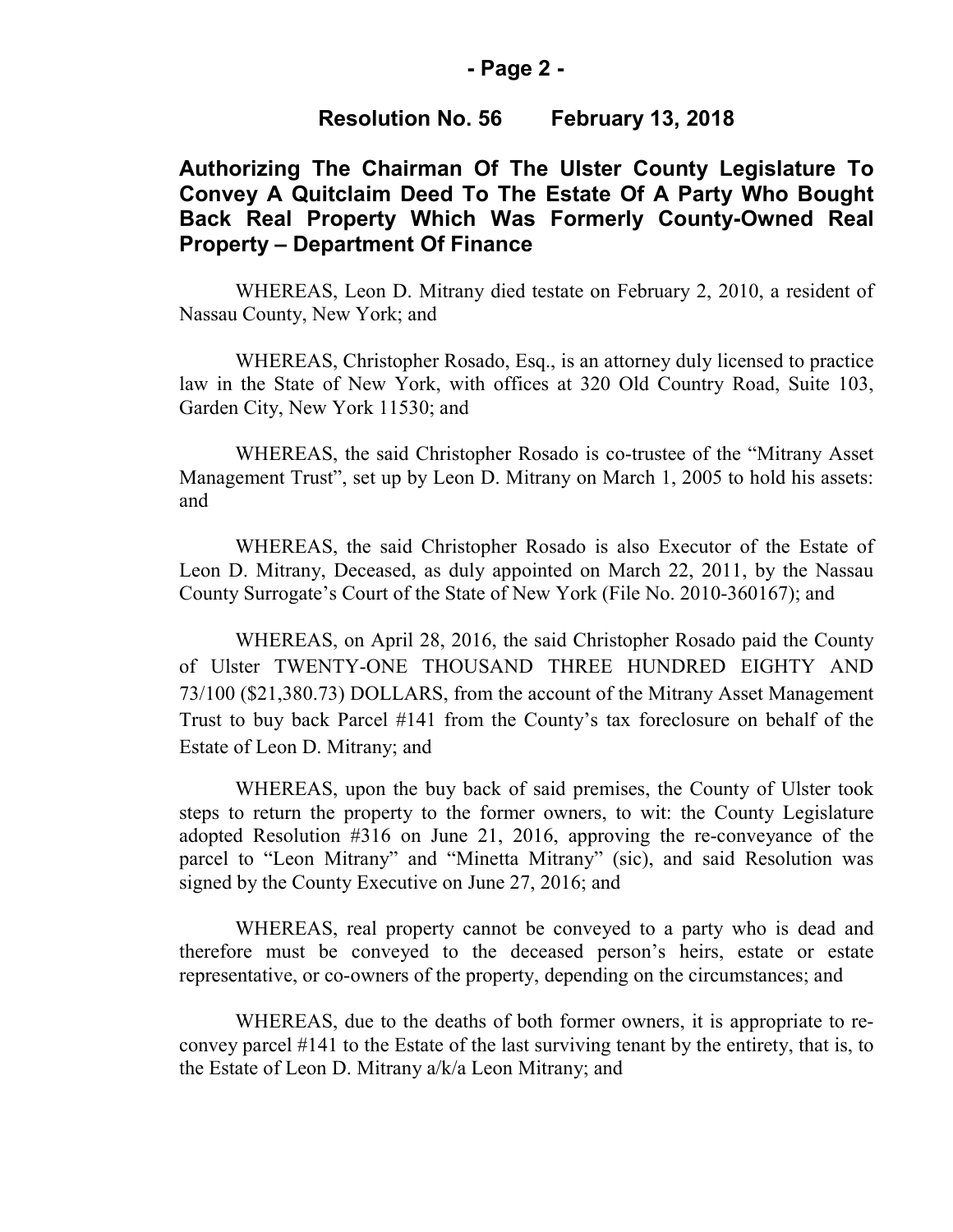### **- Page 3 -**

### **Resolution No. 56 February 13, 2018**

# **Authorizing The Chairman Of The Ulster County Legislature To Convey A Quitclaim Deed To The Estate Of A Party Who Bought Back Real Property Which Was Formerly County-Owned Real Property – Department Of Finance**

WHEREAS, such Deed shall be made, executed and delivered subject to the condition and covenant that the said County of Ulster shall in no event be or become liable for any defects in the title so conveyed for any cause whatsoever, or that no claim or demand of any nature shall ever be made against the said County of Ulster, arising from such sale or any proceedings leading thereto; and

 WHEREAS, this conveyance constitutes a Type II action under section 2.26 of the County of Ulster's State Environmental Quality Review Act (hereinafter referred to as "SEQRA") Type II List that was adopted in Resolution No. 118 on April 20, 2010; and

 WHEREAS, as per section 1 of the County's Type II List, this action does not pose a significant potential environmental impact and may be progressed as a Type II action in accordance with 6 NYCRR Part 617 of SEQRA; now therefore, be it

 RESOLVED, that the Ulster County Legislature hereby finds and determines that the property described herein and which is intended to be conveyed herein is appropriate for conveyance to the Estate of Leon D. Mitrany a/k/a Leon Mitrany, in the interests of equity, fairness and good faith; and be it further

| <b>GRANTOR</b>                                                    | <b>GRANTEE</b>                                  | <b>RECORD AND</b><br><b>RETURN DEED TO</b>                                                |
|-------------------------------------------------------------------|-------------------------------------------------|-------------------------------------------------------------------------------------------|
| County of Ulster<br>Tax Map Parcel:<br>#016.004-0002-021.000-0000 | Estate of Leon D. Mitrany<br>a/k/a Leon Mitrany | Christopher Rosado<br>320 Old Country Road<br>Suite 103<br>Garden City, New York<br>11530 |

RESOLVED, that the deed to the property be prepared as follows:

and, be it further

 RESOLVED, that the Chairman of the Ulster County Legislature is hereby authorized and directed to make, execute and deliver to said party or his/her/their authorized representative, a Deed conveying the interest of the County in said Parcel, which Deed shall contain the covenant that the said County of Ulster shall in no event be or become liable for any defects in title conveyed for any cause whatsoever,